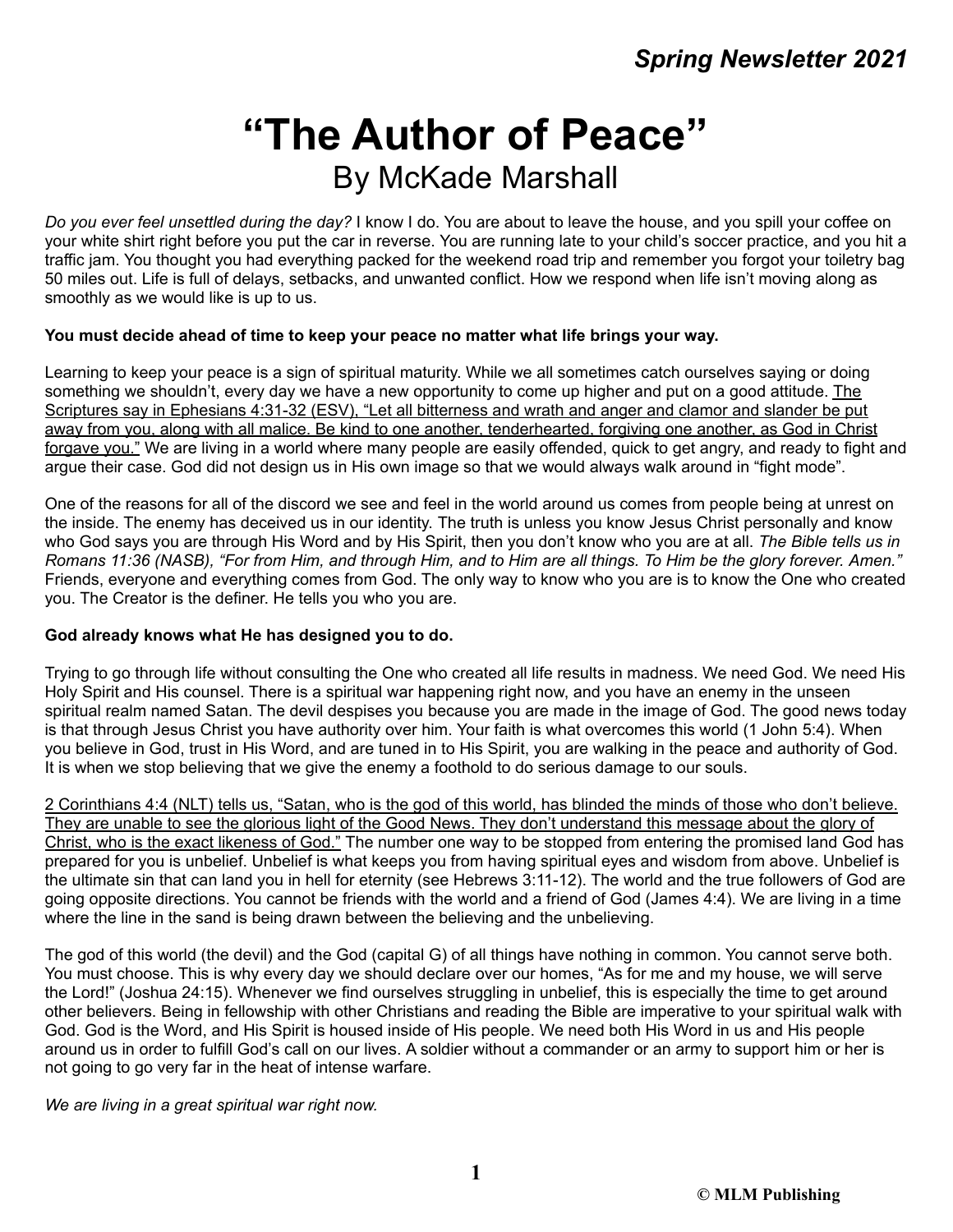The reason there is so much civil unrest and confusion in the world today is because there is a spiritual war happening all around us. The moment you accepted Jesus Christ as your personal Lord and Savior, you were enrolled in God's heavenly army. You are a good soldier of Christ (see 2 Timothy 2:3-4). Your job now is to destroy the works of the devil (1 John 3:8). When you keep your peace, you are destroying the devil's work (Romans 16:20). God is the author of peace. He wrote the book on being a peacemaker. He is the God of order and decency. **1 Corinthians 14:33 (NKJV) says, "For God is not the author of confusion but of peace, as in all the churches of the saints."**

There is a natural order of things. If you are feeling confused, I want to encourage you to seek the Lord and His presence. When you listen to worship music, read the Bible, pray, and hang around other believers, you are stirring up the Holy Spirit in you. The spirit of confusion cannot hang around when God shows up. There are times when I am going about my day, and all of the sudden I will begin to feel turmoil in my spirit. As a minister, I know that the enemy is always looking for ways to get me off track. Sometimes these demonic attacks come at me strong, but I have to remind myself to not go by my feelings in the moment. When the enemy comes at me one way, the Scriptures say that he must flee seven ways (Deuteronomy 28:7).

Anyone who dares to step out boldly for Christ and partake in kingdom ministry is going to face physical and spiritual opposition. I hear from people all the time whom I am involved with in ministry who face spiritual attacks. The good news is we have authority to take charge and defeat the enemy when he comes at us. The devil trembles at the name of Jesus! Darkness must flee when the light of Christ is turned on. In and of yourself, you cannot get free of the devil's snares. It is in the name and authority of Jesus, the Son of God, that we possess unlimited, heavenly power to defeat the devil every single time.

# *You have complete authority over the devil in Jesus' name.*

You are not a victim of the devil. You are a warrior, conqueror, and champion because of Christ in you. Addictions, wrong thinking, bad habits, illnesses, and generational curses can all be broken under the blood of Jesus. There is no sin or failure of the past that can keep you from experiencing the freedom Christ has to offer to all who believe in Him. The moment you come into agreement with God and His Word, the power of the Holy Spirit goes to work. This is why we should continually be filling our minds with the Scriptures and the promises of God. For those battling mental illness, declare love, power, and a sound mind (2 Timothy 1:7) - you have the mind of Christ (1 Corinthians 2:16). For those struggling financially, declare God is supplying all of your needs according to His great riches (Philippians 4:19). For those going through a divorce, declare God has new beginnings straight up ahead (Jeremiah 29:11).

For any of life's battles, God has a promise to encourage your heart. There is nothing you are going through that God is not aware of. The Lord is the author of peace. He knows how to bring all the broken pieces back into perfect order. Every morning I pray that God would bring order and alignment to my life. I pray that He would order my steps (Psalm 37:23), that He would go before me and make my crooked places straight (Isaiah 45:2). In order to see God's promises come to pass, we must declare what His promises are. **The prayers you pray and the words you speak are powerful.** The words that are coming out of your mouth on a continual basis are what determine the course your life is going to take. Declaring God's praises is how you stir up your faith.

#### Faith releases power.

A few weeks ago one of our ministry partners, Tanner Scott, was filming a *Word of the Week* video. As Tanner was filming, I was in the other room playing with my puppies and minding my own business. As I started to overhear Tanner speak, I could hear the authority behind Tanner's voice and the anointing he carried. The anointing on him was so strong that I became overwhelmed by the Holy Spirit. Through a vision I began to see a great gust of wind sweep through the room. The Holy Spirit filled the entire venue, and I heard an angel as clear as someone speaking through a microphone say my name. My head began to turn towards the voice, and as I looked I could see a huge angel in the room. The Holy Spirit kept turning my head to the exact same spot and to the voice speaking to me over and over. The power of the Spirit came over me so strong I almost fell to the floor!

This divine encounter with God's presence was ushered in by the faith of Tanner as he gave a gospel message in the other room. From being around Tanner, I already know the Lord has given him the gift of faith (see 1 Corinthians 12:9). Tanner may not have even known he was ushering in the power of the Holy Spirit, but because of the spiritual gifting on him the Lord showed up in a profound way. This is why it is so important that we spend time with other believers. *We all need each other and the gifts God has given us to help build up the Church.* Whenever you find yourself struggling to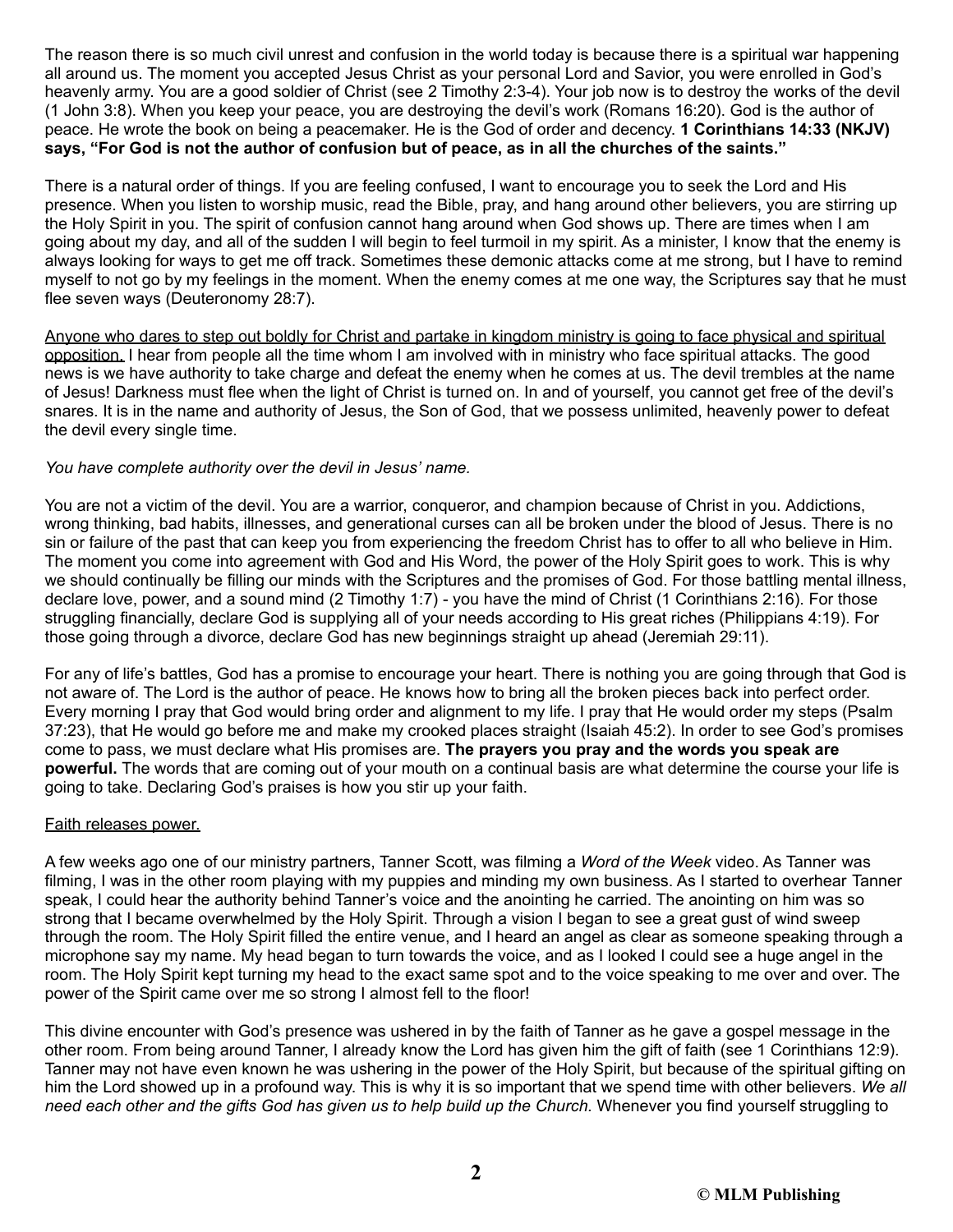believe, the best thing you can do is get around someone who will believe for you and with you. Having someone of faith that you can call to pray for you is how you can overcome in times of difficulty.

# **Right now I believe God is bringing peace and divine order into various situations in your life.**

The Apostle Paul tells us in 2 Corinthians 14:40 (NLT), "Be sure that everything is done properly and in order." Things have to be done legitimately if we are going to rise higher in life. God is a legitimate God. I've heard people say in wisdom that there are no shortcuts in life. Things need to be done in proper order. Whether in the church, in your business, or in handling family & relationship matters, there needs to be a certain level of peace and order. When things are handled properly, healing and life can come. I'm learning this in this ministry, as things continue to grow rapidly. When MLM Publishing incorporated as a non-profit a few months ago, the ministry began to grow even faster than before!

Besides recently being approved by the IRS as a 501(c)(3) tax exempt organization, MLM Publishing now has new branches of ministry beginning to form. New people are starting to get involved with the ministry. Not only are *Word of the Week* gospel videos touching lives in countries all over the world every week, now we have new ministry partners besides myself who present these weekly gospel messages. I am excited to see new smiling faces share a *Word of the Week* message, and I am sure those who have followed along all these years are excited too! In addition to new people presenting gospel videos, MLM Publishing is in the early stages of launching a web TV show, a prison ministry, a prophetic word ministry, and a bi-monthly Bingo Night fundraiser.

MLM Publishing began in 2014 with just an idea from God and a computer with a blank screen. As the Holy Spirit gave me the words I typed out what would eventually become my first book *Tasting the Goodness of God: 31 Daily Devotionals for Everyday Living*. Shortly thereafter, *Breathe: And Bring Your Dreams to Life!* was written in 2016, and *Finding Your Keys: 12 Keys to Living in God's Kingdom* was released in 2018. Today my fourth book on Israel is almost complete. The anointing and the calling to write came after years of hardship and spending almost an entire year of reading through the Bible from cover to cover.

# *In the same way, you have a specific calling from God.*

Today I believe God is releasing His anointing on you so you can run the race He has set before you. I consider you a partner in this ministry. Your prayers and ongoing support are what have caused this ministry to flourish and reach people all over the globe. We are all running for the upward call of God as brothers and sisters in Christ (Philippians 3:14). We are in this together, and I believe together we are going to win! The kingdom of Heaven is going to overpower the gates of Hell in this world because we are still here calling in God's goodness and salvation. MLM Publishing continues to grow on a daily basis because of prayer partners and generous donors like you. We could not continue to reach more people every day with gospel videos, newsletters, and books without the prayers of our faithful partners in ministry.

When I first began writing gospel newsletters in 2014, only a handful of people received the first seasonal newsletter in Texas and California. **Today gospel newsletters are traveling to people in all 50 US states PLUS 10 countries abroad every three months!** At the end of 2016, the Lord laid it upon my heart to begin filming weekly gospel videos for my readers and viewers. These weekly videos are called *Word of the Week*. Since January 1, 2017, over 220 Sunday evening *Word of the Week* messages have been edited, uploaded, emailed, and shared with people all over the world. Weekly emails are sent to subscribers in all 50 US states, the Netherlands, Pakistan, Bosnia & Herzegovina, Japan, Australia, Cape Verde, Canada, Denmark, Kenya, Trinidad and Tobago, the Emirates, the United Kingdom (Northern Ireland, Scotland, Wales & England), Sweden, Ethiopia, New Zealand, Ireland, Israel, and Italy.

# By faith I'm still calling in all 195 countries of the world, and I invite you to join me through prayer and giving in this divine quest to reach more souls with the gospel message of salvation and God's goodness.

For those who are counting sheep (or in this case, countries!), gospel emails are reaching 19 out of 195 countries every week. We are almost 10% of the way there! Gospel newsletters are physically mailed out to 11 of these 19 countries. I am still believing by faith that one day the books, videos, shows, newsletters, and other media produced by MLM Publishing will touch souls in every single country of the world for God's Kingdom. *If you have a moment, please stop and pray for this mass media ministry.* I believe prayer is the rocket fuel that is going to launch us to the next level! Also, please prayerfully consider donating to help reach more souls for God's Kingdom. Men and women from all over the world have given online and donated by mail. 100% of every donation is used to promote ads to reach new people